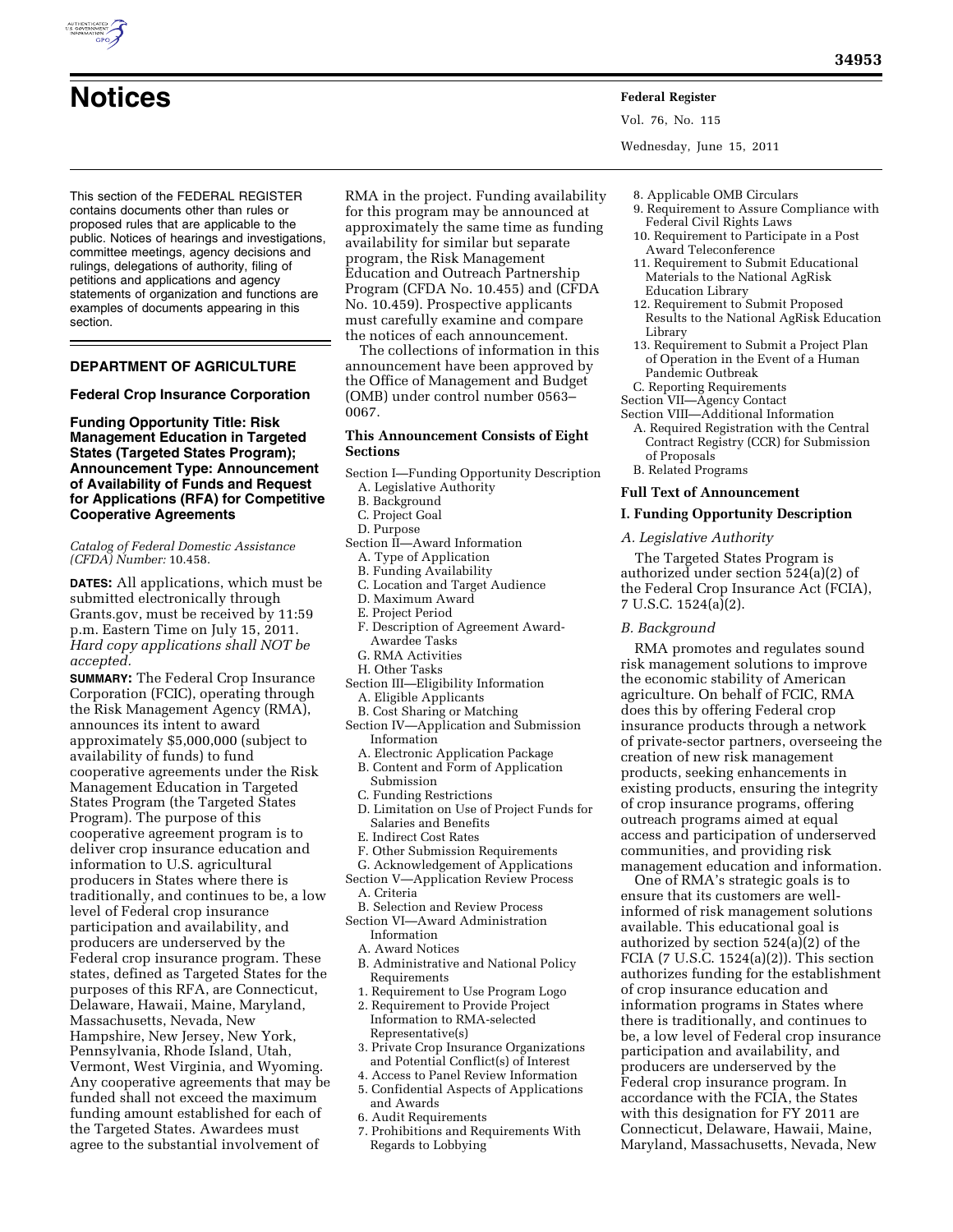Hampshire, New Jersey, New York, Pennsylvania, Rhode Island, Utah, Vermont, West Virginia, and Wyoming (defined as ''Targeted States'' for the purposes of this RFA).

#### *C. Project Goal*

The goal of the Targeted States Program is to ensure that producers in the Targeted States are fully informed of existing and emerging crop insurance products in order to take full advantage of such products. In carrying out the requirements under Section 12026 of the Food, Conservation, and Energy Act of 2008, the Secretary of Agriculture has placed Special Emphasis on risk management strategies, education, and outreach specifically targeted to the following Producer Groups—

(A) Beginning farmers or ranchers;

(B) Legal immigrant farmers or ranchers that are attempting to become established producers in the United States;

(C) Socially disadvantaged farmers or ranchers;

(D) Farmers or ranchers that—

(i) Are preparing to retire; and

(ii) Are using transition strategies to help new farmers or ranchers get started; and

(E) New or established farmers or ranchers that are converting production and marketing systems to pursue new markets.

#### *D. Purpose*

The purpose of the Targeted States Program is to provide producers in Targeted States with education and information to be able to understand:

• The kinds of risks addressed by crop insurance;

- The features of existing and emerging crop insurance products;
- The use of crop insurance in the management of risk;

• How the use of crop insurance can affect other risk management decisions, such as the use of marketing and financial tools;

• How to make informed decisions on crop insurance prior to the sales closing date deadline; and

• Recordkeeping requirements for crop insurance.

In addition, for 2011, the FCIC Board of Directors and the FCIC Manager are seeking projects that also include the Priority Topics listed below which highlight the educational priorities within each of the Targeted States. Applications that do not address at least one (1) Priority Topic shall not be considered for funding.

### Priority Topics

In All Targeted States (where the crop insurance programs or options are

available): Livestock Gross Margin Dairy; Pasture, Rangeland and Forage Rainfall and Vegetative Index; Common Crop Insurance Policy Basic Provisions (''COMBO''); Enterprise Units, and Specialty Crops;

*Maine:* Northern Potatoes;

*North Carolina, Virginia, and West Virginia:* Livestock Risk Protection— Feeder Cattle;

*North Carolina, Virginia, and West Virginia:* Livestock Risk Protection— Swine;

*Pennsylvania and Virginia:* Livestock Risk Protection—Lamb;

*Wyoming:* Livestock Risk Protection— Feeder Cattle.

In addition, applications must clearly designate that educational activities shall be directed to at least one (1) Producer Group below. Applications that do not address at least one (1) Producer Group shall not be considered for funding.

## Producer Groups

(A) Beginning farmers or ranchers;

(B) Legal immigrant farmers or ranchers that are attempting to become established producers in the United States;

(C) Socially disadvantaged farmers or ranchers;

(D) Farmers or ranchers that—

(i) Are preparing to retire; and

(ii) Are using transition strategies to help new farmers or ranchers get started; and

(E) New or established farmers or ranchers that are converting production and marketing systems to pursue new markets.

# **II. Award Information**

#### *A. Type of Application*

Only electronic applications only shall be accepted and they must be submitted through Grants.gov. Hard copy applications shall NOT be accepted. Applications submitted for the Risk Management Education in Targeted States Program are new applications: There are no renewals. All applications shall be reviewed competitively using the selection process and evaluation criteria described in Section V—Application Review Process. Each award shall be designated as a Cooperative Agreement, which shall require substantial involvement by RMA.

## *B. Funding Availability*

There is no commitment by USDA to fund any particular application or make a specific number of awards. RMA intends to award approximately \$5,000,000 (subject to availability of

funds) in fiscal year 2011 to fund one or more cooperative agreement(s) not to exceed the maximum funding amount established for each of the Targeted States. The maximum funding amount anticipated for the agreement(s) in each Targeted State is as follows. An applicant must apply for funding for that Targeted State where the applicant intends to deliver the educational activities, and must limit its request for funding in a particular Targeted State based upon the funding levels available below.

| Connecticut   | \$250,000 |
|---------------|-----------|
| Delaware      | \$287,000 |
|               | \$246.000 |
|               | \$259,000 |
|               | \$371.000 |
| Massachusetts | \$239.000 |
|               | \$248,000 |
| New Hampshire | \$216,000 |
|               | \$282.000 |
|               | \$586.000 |
| Pennsylvania  | \$700.000 |
| Rhode Island  | \$206.000 |
|               | \$316.000 |
| Vermont       | \$259,000 |
| West Virginia | \$242,000 |
|               | \$293,000 |
|               |           |

Total .............................. \$5,000,000

Funding amounts were determined by first allocating an equal amount of \$200,000 to each Targeted State. Remaining funds were allocated on a pro rata basis according to each Targeted State's share of agricultural cash receipts reported in the National Agricultural Statistics Service (NASS) 2007 Agricultural Census, relative to the total for all Targeted States. Both the equal allocation and the pro rata allocation were totaled together and rounded to the nearest \$1,000 to arrive at the funding limit for each Targeted State.

In the event that additional funds become available under this program or in the event that no application for a given Targeted State is recommended for funding by the evaluation panel, these additional funds, or unused funds for a particular Targeted State, may be allocated pro-rata to other awardees. These additional or unused funds may be offered to selected awardees for use in broadening the size or scope of awarded projects within the Targeted States in which funds were awarded, if such selected awardees agree to any changes to the project necessary determined by RMA to make use of the additional funds. The decision of whether any additional or unused funds are offered to other award recipients, and the pro-rata manner in which they may be distributed to recipients that are willing to make required adjustments to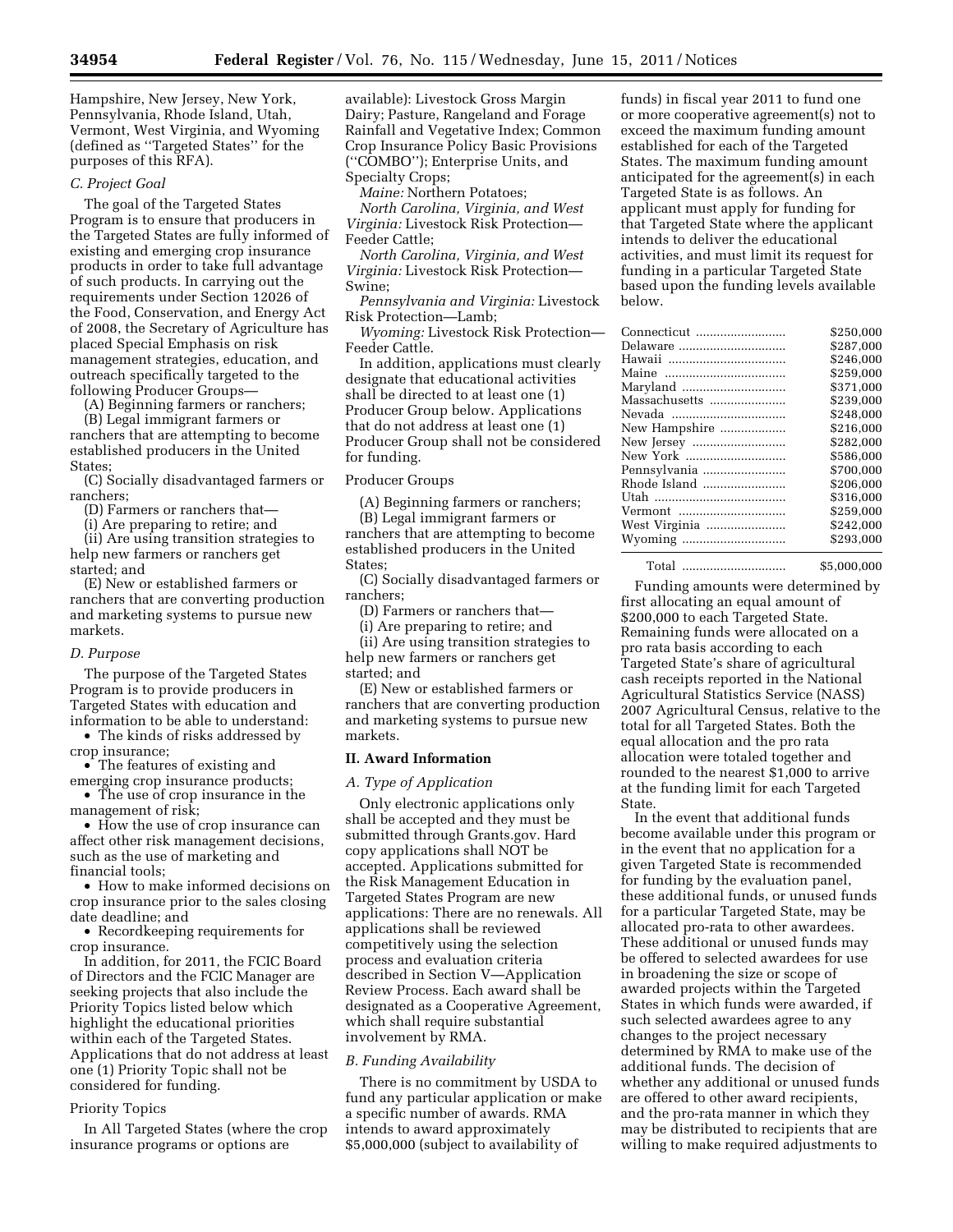their awarded projects to accept such additional funds, is within the discretion of the FCIC Manager. RMA is not required to distribute any additional or unused funds to the awardees.

In the event that the Manager of FCIC determines that available RMA resources cannot support the administrative and substantial involvement requirements of all agreements recommended for funding, the Manager may elect to fund fewer agreements than the available funding might otherwise allow. All awards shall be made and agreements finalized no later than September 30, 2011.

## *C. Location and Target Audience*

The RMA Regional Offices that service the Targeted States are listed below. Staff from these respective RMA Regional Offices shall provide the RMA substantial involvement for Targeted States projects conducted within the respective Regions.

*Billings, MT Regional Office:* (WY) *Davis, CA Regional Office:* (HI, NV and UT)

*Raleigh, NC Regional Office:* (CT, DE, MA, MD, ME, NH, NJ, NY, PA, RI, VT and WV)

Each application must clearly designate the Targeted State where crop insurance educational activities for the project shall be delivered in block 14 of the SF–424, ''Application for Federal Assistance.'' Applications without this designation in block 14 shall be rejected. Applicants may apply to deliver education to producers in more than one Targeted State, but a separate application must be submitted for each Targeted State because applications shall be compared to applications submitted for the same state. Any single application proposing to conduct educational activities in more than one Targeted State shall be rejected.

#### *D. Maximum Award*

Any application that requests funding under this Announcement of more than the amount listed above for a project in a given Targeted State shall be rejected.

#### *E. Project Period*

Projects shall be funded for a period of up to one year from the project starting date.

# *F. Description of Agreement Award-Awardee Tasks*

In conducting activities to achieve the purpose and goal of this program in a designated Targeted State, the awardee shall be responsible for performing the following tasks:

• Develop and conduct a promotional program. This program shall include

activities using media, newsletters, publications, or other appropriate informational dissemination techniques that are designed to: (a) Raise awareness for crop insurance; (b) inform producers of the availability of crop insurance; (c) inform producers of the crop insurance sales closing dates prior to the deadline; and (d) inform producers (and may inform agribusiness professionals), in the designated Targeted State of training and informational opportunities.

• Deliver crop insurance training and informational opportunities to agricultural producers (and may deliver to agribusiness professionals) in the designated Targeted State in a timely manner, prior to crop insurance sales closing dates, in order for producers to make informed decisions regarding risk management tools prior to the crop insurance sales closing dates deadline. This delivery shall include organizing and delivering educational activities using instructional materials that have been assembled to meet the local needs of agricultural producers. Activities must be directed primarily to agricultural producers, but may include those agribusiness professionals that frequently advise producers on crop insurance tools and decisions and shall use the information gained from these trainings to advise producers.

• Document all educational activities conducted under the cooperative agreement and the results of such activities, including criteria and indicators used to evaluate the success of the program. The awardee shall also be required, if requested by RMA, to provide information to RMA-selected contractor(s) to evaluate all educational activities and advise RMA regarding the effectiveness of activities.

#### *G. RMA Activities*

RMA shall be substantially involved during the performance of the funded project through three of RMA's ten Regional Offices. Potential types of substantial involvement by these three Regional Offices shall include, but are not limited to, the following activities.

• Collaborate with the awardee in assembling, reviewing, and approving risk management materials for producers in the designated Targeted **States** 

• Collaborate with the awardee in reviewing and approving a promotional program for raising awareness for risk management and for informing producers of training and informational opportunities in the Targeted States.

• Collaborate with the awardee on the delivery of education to producers and agribusiness professionals for the Targeted States. This collaboration shall

include: (a) Reviewing and approving in advance all producer and agribusiness professional educational activities; (b) advising the awardee on technical issues related to crop insurance education and information; and (c) assisting the awardee in informing producers and agribusiness professionals about educational activity plans and scheduled meetings.

• Conduct an evaluation of the performance of the awardee in meeting the purpose and goals of the project.

• Assist in the selection of

subcontractors and project staff. Applications that do not contain

substantial involvement by RMA shall be rejected.

## *H. Other Tasks*

In addition to the specific, required tasks listed above, the applicant may propose additional tasks that would contribute directly to the purpose of this program. For any proposed additional task, the applicant must identify the objective of the task, the specific subtasks required to meet the objective, specific time lines for performing the subtasks, and the specific responsibilities of partners. The applicant must also identify specific ways in which RMA would have substantial involvement in the proposed project task.

### **III. Eligibility Information**

#### *A. Eligible Applicants*

Eligible applicants include: State Departments of Agriculture, State Cooperative Extension Services; Federal, State, or Tribal agencies; community based organizations; nongovernmental organizations; junior and four-year colleges or universities or foundations maintained by a college or university; private for-profit organizations; and other entities with the capacity to lead a program of risk management education for producers in one or more Targeted States. Individuals are not eligible applicants. Although an applicant may be eligible to compete for an award based on its status as the type of entity described immediately above, other factors may exclude an applicant from receiving Federal assistance under this program, which is governed by Federal law and regulations (*e.g.*  debarment and suspension; a determination of non-performance on a prior contract, cooperative agreement, grant or cooperative partnership; a determination of a violation of applicable ethical standards). Applications in which the applicant or any of the partners are ineligible or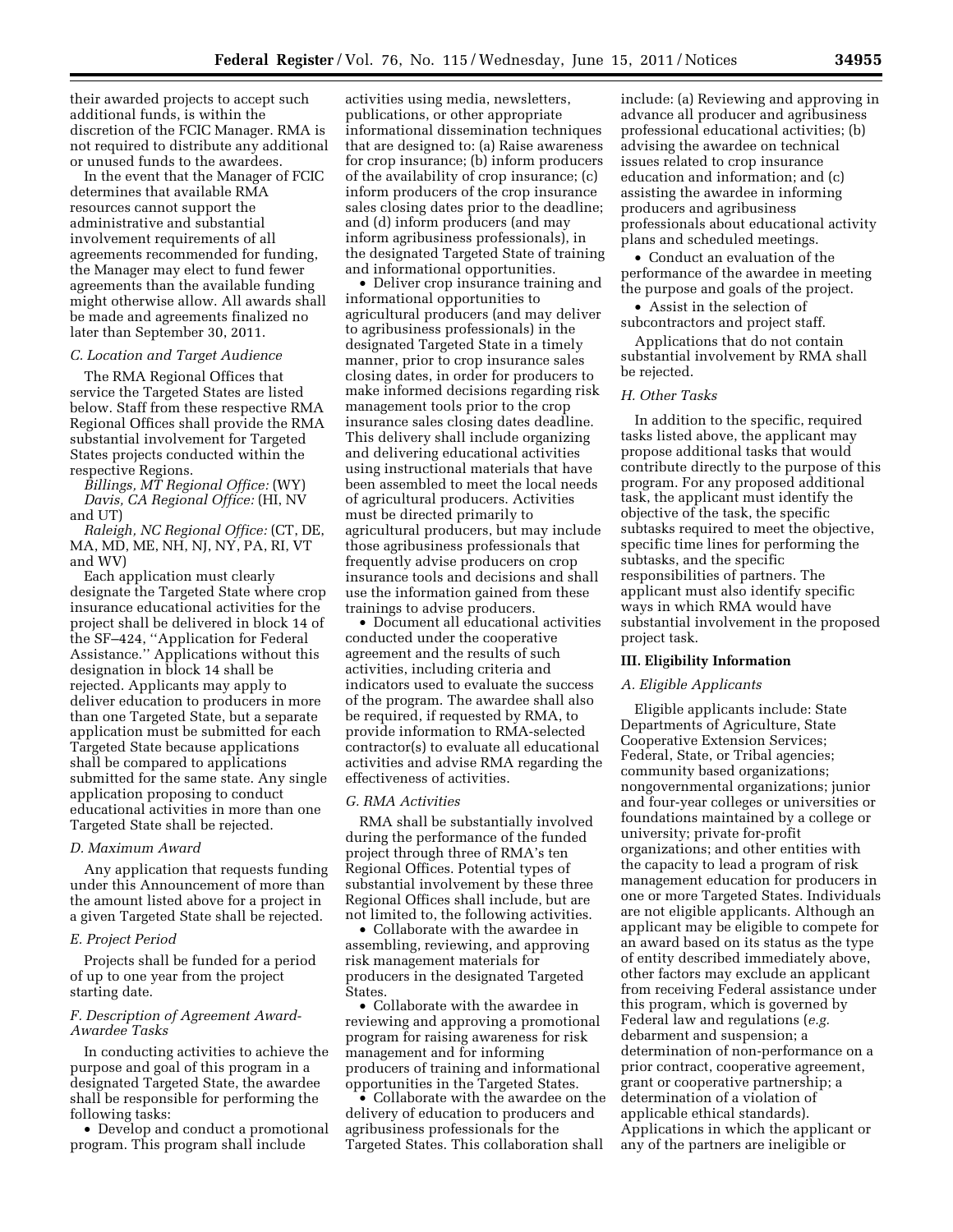excluded persons shall be rejected in their entirety.

### *B. Cost Sharing or Matching*

Although RMA prefers cost sharing by the applicant, this program has neither a cost sharing nor a matching requirement.

# **IV. Application and Submission Information**

#### *A. Electronic Application Package*

RMA shall only accept electronic applications for this program. These electronic applications must be submitted via Grants.gov to the Risk Management Agency in response to this RFA. Prior to preparing an application, it is suggested that the Project Director (PD) first contact an Authorized Representative (AR) (also referred to as Authorized Organizational Representative or AOR) to determine if the organization is prepared to submit electronic applications through Grants.gov. If the organization is not prepared, the AR should see, *[http://](http://www.grants.gov/applicants/get_registered.jsp) [www.grants.gov/applicants/](http://www.grants.gov/applicants/get_registered.jsp)  get*\_*[registered.jsp,](http://www.grants.gov/applicants/get_registered.jsp)* for steps for preparing to submit applications through Grants.gov.

Grants.gov assistance is available as follows:

• Grants.gov customer support, *Toll Free:* 1–800–518–4726, *Business Hours:* 24 Hours a day. *E-mail: [support@grants.gov.](mailto:support@grants.gov)* 

*B. Content and Form of Application Submission* 

The title of the application must include (1) The Targeted State, (2) the Producer Group(s) and, and (3) the Priority Topic(s).

For an application to potentially be considered complete and valid, an application must include the following items, at a minimum:

1. A completed OMB Standard Form 424, ''Application for Federal Assistance.''

2. A completed OMB Standard Form 424–A, ''Budget Information—Nonconstruction Programs.''

3. A completed OMB Standard Form 424–B, ''Assurances, Non-constructive Programs.''

4. An Executive Summary (One page) and Proposal Narrative (Not to Exceed 10 single-sided pages in Microsoft Word), which shall also include a Statement of Work as specified in section V.A. of this Announcement.

5. Budget Narrative (in Microsoft Excel) describing how the categorical costs listed on the SF 424–A are derived. The budget narrative should provide enough detail for reviewers to easily understand how costs were determined and how they relate to the goals and objectives of the project.

6. Partnering Plan, if applicable, that includes how each partner shall aid in carrying out the project goal providing specific tasks. Letters of commitment from individuals and/or groups must be included in the Partnering Plan, and these letters must include the specific tasks they have agreed to do with the applicant.

7. A completed and signed OMB Standard Form LLL, ''Disclosure of Lobbying Activities.''

8. A completed and signed AD–1049, ''Certification Regarding Drug-Free Workplace Requirements (Grants) Alternative I—For Grantees Other Than Individuals.''

*Applications that do not include, at a minimum, the items listed above shall be considered incomplete, shall not receive further consideration, and shall be rejected.* 

The percentage of each person's time devoted to the project must be identified in the application. Applicants must list all current public or private employment arrangements or financial support associated with the project or any of the personnel that are part of the project, regardless of whether such arrangements or funding constitute part of the project under this Announcement (supporting agency, amount of award, effective date, expiration date, expiration date of award, *etc.*). An application submitted under this RFA that duplicates or overlaps substantially with any application already reviewed and funded (or to be funded) by any other organization or agency, including but not limited to other RMA, USDA, and Federal government programs, shall not be funded under this program. The application package from Grants.gov contains a document called the *Current and Pending Report.* On the Current and Pending Report you must state for this fiscal year if this application is a duplicate application or overlaps substantially with another application already submitted to or funded by another USDA Agency, including RMA, or other private organization. RMA reserves the right to reject your application based on the review of this information. The total percentage of time for both ''Current'' and ''Pending'' projects must not exceed 100% of each person's time.

## *C. Funding Restrictions*

Cooperative agreement funds may not be used to:

a. Plan, repair, rehabilitate, acquire, or construct a building or facility including a processing facility;

b. Purchase, rent, or install fixed equipment;

c. Repair or maintain privately owned vehicles;

d. Pay for the preparation of the cooperative agreement application;

e. Fund political activities;

f. Purchase alcohol, food, beverage, or entertainment;

g. Lend money to support farming or agricultural business operation or expansion;

h. Pay costs incurred prior to receiving a cooperative agreement; or i. Fund any activities prohibited in 7

CFR Parts 3015 and 3019, as applicable.

# *D. Limitation on Use of Project Funds for Salaries and Benefits*

Total costs for salary and benefits allowed for projects under this Announcement shall be limited to not more than 70 percent reimbursement of the funds awarded under the cooperative partnership agreement. The reasonableness of the total costs for salary and benefits allowed for projects under this Announcement shall be reviewed and considered by RMA as part of the application review process. Applications for which RMA does not consider the salary and benefits reasonable for the proposed application shall be rejected, or shall only be offered a cooperative agreement upon the condition of changing the salary and benefits structure to one deemed appropriate by RMA for that application. The goal of the Targeted States Program is to maximize the use of the limited funding available for crop insurance education to producers in Targeted States.

#### *E. Indirect Cost Rates*

a. Indirect costs allowed for projects submitted under this announcement shall be limited to ten (10) percent of the total direct cost of the cooperative agreement. Therefore, when preparing budgets, applicants should limit their requests for recovery of indirect costs to the lesser of their institution's official negotiated indirect cost rate or 10 percent of the total direct costs.

b. RMA reserves the right to negotiate final budgets with successful applicants.

#### *F. Other Submission Requirements*

Applicants are entirely responsible for ensuring that RMA receives a complete application package by the closing date and time. RMA *strongly encourages applicants to submit applications well before the deadline* to allow time for correction of technical errors identified by Grants.gov. Application packages submitted after the deadline shall be rejected.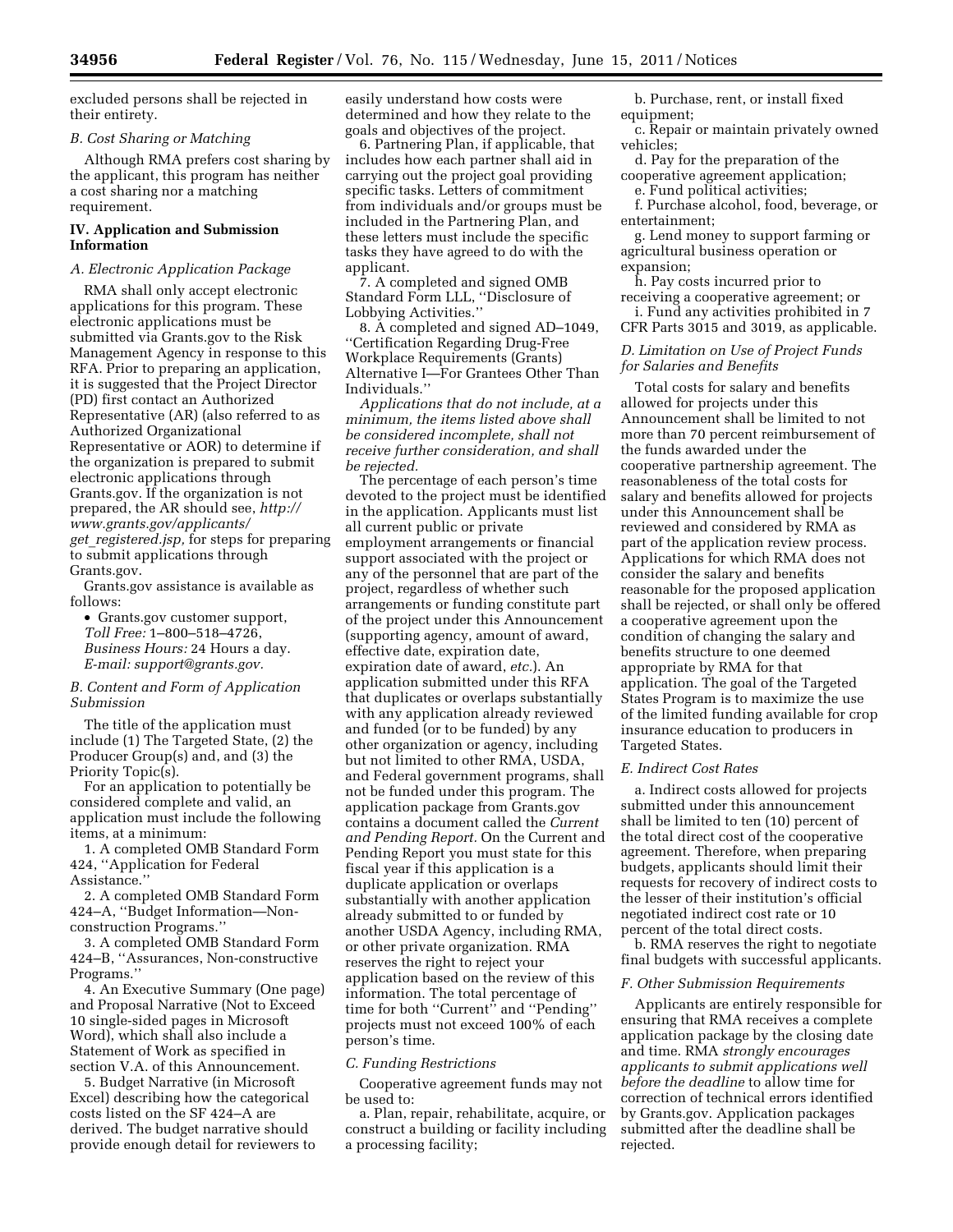## *G. Acknowledgement of Applications*

Receipt of applications shall be acknowledged by e-mail, whenever possible. Therefore, applicants are encouraged to provide e-mail addresses in their applications. If an e-mail address is not indicated on an application, receipt shall be acknowledged by letter. There shall be no notification of incomplete, unqualified or unfunded applications until the award decisions have been made. When received by RMA, applications shall be assigned an identification number. This number shall be communicated to applicants in the acknowledgement of receipt of applications. An application's identification number must be referenced in all correspondence submitted by any party regarding the application. If the applicant does not receive an acknowledgement of application receipt by 15 days following the submission deadline, the applicant must notify RMA's point of contact indicated in Section VII, Agency Contact.

#### **V. Application Review Information**

# *A. Criteria*

Applications submitted under the Targeted States program shall be evaluated within each Targeted State according to the following criteria:

Project Impacts—maximum 20 points available

Each application must demonstrate that the project benefits to producers warrant the funding requested. Applications shall be scored according to the extent they can: (a) Identify the specific actions producers shall likely be able to take as a result of the educational activities described in the Statement of Work; (b) identify the specific measures for evaluating results that shall be employed in the project; (c) reasonably estimate the total number of producers that shall be reached through the various methods and educational activities described in the Statement of Work; (d) identify the number of meetings that shall be held; (e) provide an estimate of the number of training hours that shall be held; and (f) justify such estimates with specific information. Reviewers' scoring shall be based on the scope and reasonableness of the application's clear descriptions of specific expected actions producers shall accomplish, and well-designed methods for measuring the project's results and effectiveness. Applications using direct contact methods with producers shall be scored higher.

Applications must identify the type and number of producer actions expected as a result of the projects, and how results shall be measured, in the following categories:

• Understanding risk management tools;

• Evaluating the feasibility of implementing various risk management options;

• Developing risk management plans and strategies;

• Deciding on and implementing a specific course of action (*e.g.,*  participation in crop insurance programs or implementation of other risk management actions).

## Statement of Work—maximum 20 points available

Each application must include a clear and specific Statement of Work for the project. For each of the tasks contained in the Description of Agreement Award (see Section II, Award Information), the application must identify and describe specific subtasks, responsible entities, expected completion dates, RMA substantial involvement, and deliverables that shall further the purpose of this program. Applications shall obtain a higher score to the extent that the Statement of Work is specific, measurable and reasonable, has specific deadlines for the completion of subtasks, and relates directly to the required activities and the program purpose described in this Announcement. All narratives must provide estimates of the number of producers that shall be reached through this project. Estimates for reaching agribusiness professionals may also be provided but such estimates must be provided separately from the estimates of producers.

## Partnering—maximum 15 points available

Each application must demonstrate experience and capacity to partner with and gain the support of producer organizations, agribusiness professionals, and agricultural leaders to carry out a local program of education and information in a designated Targeted State. Each application must establish a written partnering plan that describes how each partner shall aid in carrying out the project goal and purpose stated in this announcement and should include letters of commitment dated no more than 60 days prior to submission of the relevant application stating that the partner has agreed to do this work. Each application must ensure this plan includes a list of all partners working on the project, their titles, and how they will be contribute

to the deliverables listed in the application. The partnering plan shall not count towards the maximum length of the application narrative. Applications shall receive higher scores to the extent that the application demonstrates: (a) That partnership commitments are in place for the express purpose of delivering the program in this announcement; (b) that a broad group of producers shall be reached within the Targeted State; (c) that partners are contributing to the project and involved in recruiting producers to attend the training; (d) that a substantial effort has been made to partner with organizations that can meet the needs of producers in the designated Targeted State; and (e) statements from each partner regarding the number of producers that partner is committed to recruit for the project that would support the estimates specified under the Project Impacts criterion.

Project Management—maximum 15 points available

Each application must demonstrate an ability to implement sound and effective project management practices. Higher scores in this category shall be awarded to applications that demonstrate organizational skills, leadership, and experience in delivering services or programs that assist agricultural producers in the designated Targeted State. Each application must demonstrate that the Project Director has the capability to accomplish the project goal and purpose stated in this announcement by (a) Having a previous or existing working relationship with the agricultural community in the designated Targeted State of the application, including being able to recruit approximately the number of producers to be reached in the application and/or (b) having established the capacity to partner with and gain the support of producer organizations, agribusiness professionals, and agribusiness leaders locally to aid in carrying out a program of education and information, including being able to recruit approximately the number of producers to be reached in this application. Applications must designate an alternate individual to assume responsibility as Project Director in the event the original Project Director is unable to finish the project. Applications that shall employ, or have access to, personnel who have experience in directing local educational programs that benefit agricultural producers in the respective Targeted State shall receive higher rankings in this category.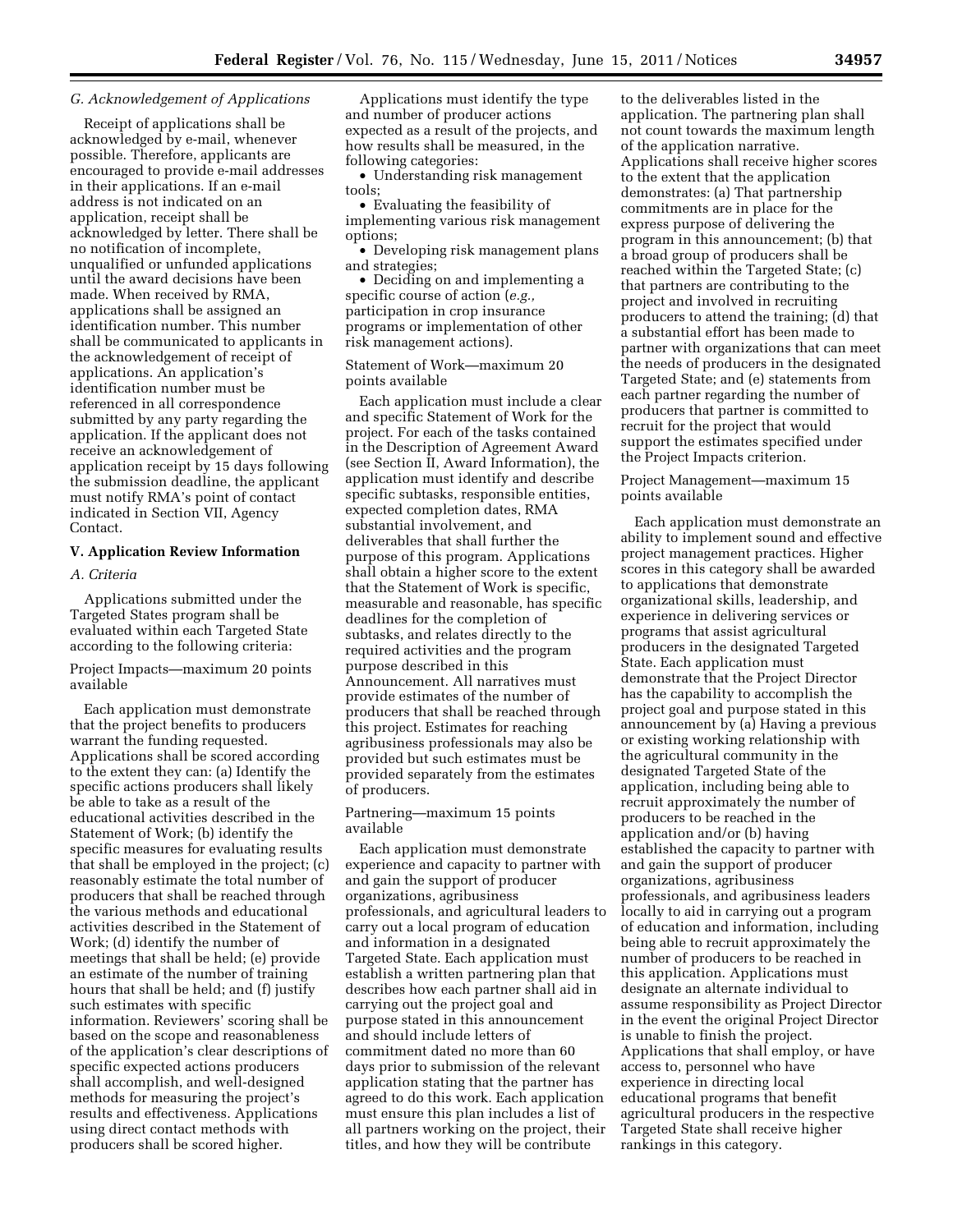Budget Appropriateness and Efficiency—maximum 15 points available

Applications must provide a detailed budget summary that clearly explains and justifies costs associated with the project. Applications shall receive higher scores in this category to the extent that they can demonstrate a fair and reasonable use of funds appropriate for the project and a budget that contains the estimated cost of reaching each individual producer.

Special Emphasis Producers—maximum 15 points available

Applications shall obtain a higher score to the extent that the project places Special Emphasis on risk management strategies, education, and outreach specifically targeted at:

• Beginning farmers or ranchers;

• Legal immigrant farmers or ranchers that are attempting to become established producers in the United States;

• Socially disadvantaged farmers or ranchers;

• Farmers or ranchers that—

 $\circ$  Are preparing to retire; and

 $\circ$  Are using transition strategies to help new farmers or ranchers get started; and

• New or established farmers or ranchers that are converting production and marketing systems to pursue new markets.

Bonus Points for Diversity Partnering— Maximum 15 points available

RMA is focused on adding diversity to this program. RMA may add up to an additional 15 points to the final paneled score of any submission demonstrating a *partnership with* another group or entity that is a member of a specific population listed under Special Emphasis Producers above.

## *B. Selection and Review Process*

Applications shall be evaluated using a two-part process. First, each application shall be screened by RMA personnel to ensure that it meets the requirements in this announcement. Applications that do not meet the minimum requirements of this announcement or are incomplete shall not advance to the second portion of the review process. Applications that meet announcement requirements shall be grouped together for comparison by the Targeted State for which the application proposes to conduct the project and shall be presented to a review panel for consideration in such groups. Thus, applications shall only be compared against other applications for the same Targeted State.

Second, the review panel shall meet to consider and discuss the merits of each application. The panel shall consist of at least three independent reviewers. Reviewers shall be drawn from USDA, other Federal agencies, and/or public and private organizations, as needed. After considering the merits of all applications within a Targeted State, panel members shall score each application according to the criteria and point values described above. The panel shall then rank each application against others within the Targeted State according to the scores received. The review panel shall report the results of the evaluation to the Manager of FCIC. The panel's report shall include the applicants recommended to receive awards for each Targeted State. An application receiving a total score less than 60 shall not receive funding.

An organization, or group of organizations in partnership, may apply for funding under other FCIC or RMA programs, in addition to the program described in this announcement. However, if the Manager of FCIC determines that an application recommended for funding under this Announcement is substantially similar to or duplicative of a project that has been funded or has been recommended to be funded under another RMA or FCIC program, then the Manager may elect to not fund that application under this program in whole or in part, depending upon the extent of the similarity or duplicity of applications. The Manager of FCIC shall make the final determination on those applications that shall be awarded funding.

# **VI. Award Administration Information**

#### *A. Award Notices*

The award document shall provide pertinent instructions and information including, at a minimum, the following:

(1) Legal name and address of performing organization or institution to which the FCIC Manager has issued an award under the terms of this Request for Applications;

(2) Title of project;

(3) Name(s) and employing institution(s) of Project Directors chosen to direct and control approved activities;

(4) Identifying award number assigned by RMA;

(5) Project period, specifying the amount of time RMA intends to support the project without requiring recompeting for funds;

(6) Total amount of RMA financial assistance approved by the Manager of FCIC for the project period;

(7) Legal authority(ies) under which the award is issued;

(8) Appropriate Catalog of Federal Domestic Assistance (CFDA) number;

(9) Applicable award terms and conditions (*see [http://](http://www.rma.usda.gov/business/awards/awardterms.html) [www.rma.usda.gov/business/awards/](http://www.rma.usda.gov/business/awards/awardterms.html) [awardterms.html](http://www.rma.usda.gov/business/awards/awardterms.html)* to view RMA award terms and conditions);

(10) Approved budget plan for categorizing allowable project funds to accomplish the stated purpose of the award; and

(11) Other information or provisions required by RMA to carry out its respective awarding activities or to accomplish the purpose of a particular award.

Following approval by the Manager of FCIC of the applications to be selected for funding, awardees whose applications have been selected for funding shall be notified. Within the limit of funds available for such a purpose, the Manager of FCIC shall enter into cooperative agreements with the awardees. After a cooperative agreement has been signed by all Parties (including RMA), RMA shall extend to awardees, in writing, the authority to draw down funds for the purpose of conducting the activities listed in the agreement. All funds provided to the awardee by RMA must be expended solely for the purpose for which the funds are obligated in accordance with the approved agreement and any applicable Federal law. No commitment of Federal assistance beyond the project period is made or implied for any award resulting from this notice. Notification to applicants for whom funding is denied shall be sent to applicants after final funding decisions have been made and awardees have been announced publicly. Reasons for denial of funding may include, but are not limited to, incomplete applications, applications with evaluation scores below 60, or applications with evaluation scores that are lower than those of other applications in a Targeted State.

*B. Administrative and National Policy Requirements* 

1. Requirement to Use Program Logo

Awardees of cooperative agreements shall be required to use a program logo and design provided by RMA for all instructional and promotional materials, if appropriate.

2. Requirement to Provide Project Information to RMA-selected Representative(s)

Awardees of cooperative agreements may be required to assist RMA in evaluating the effectiveness of its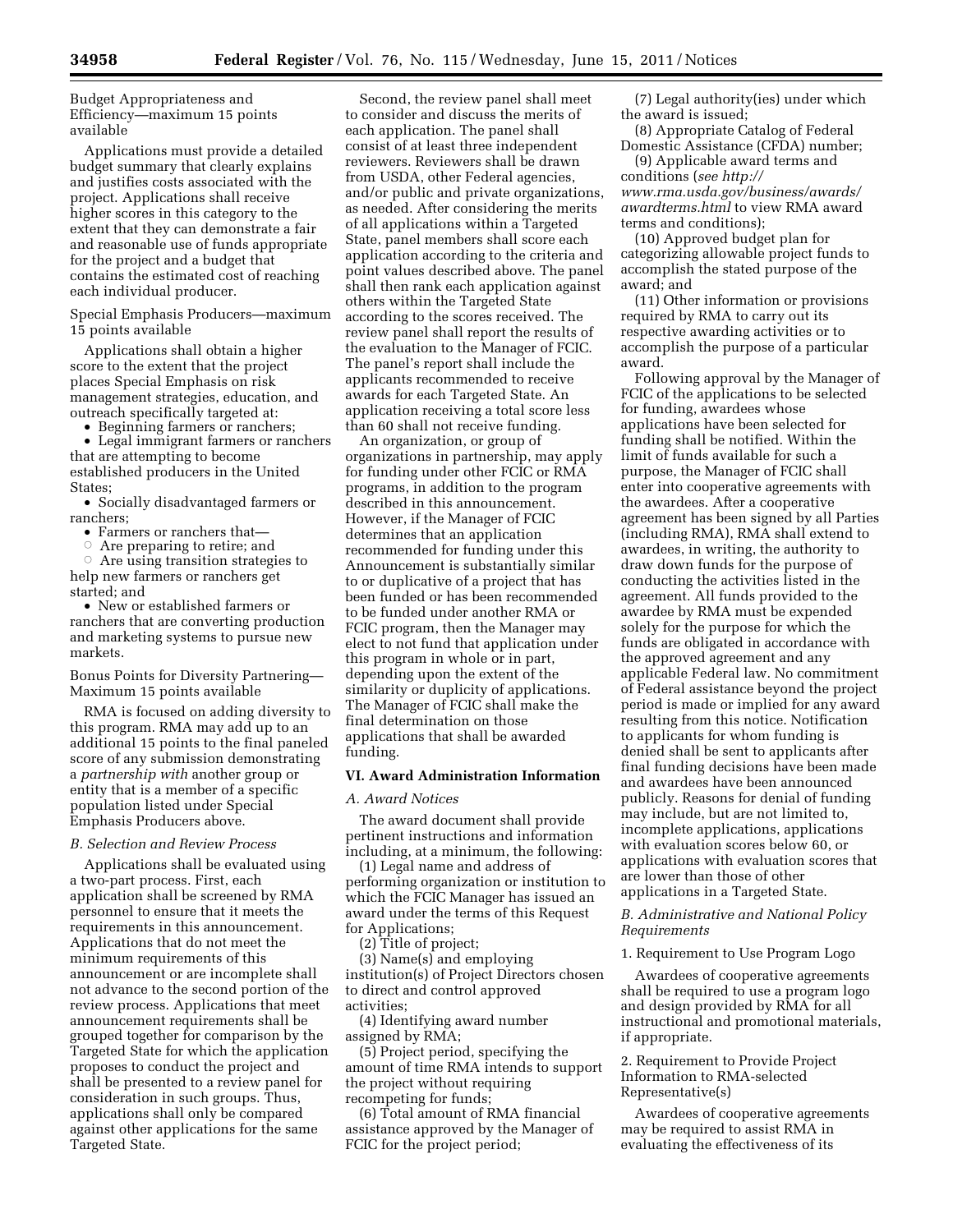educational programs by providing documentation of educational activities and related information to any representative(s) selected by RMA for program evaluation purposes.

#### 3. Private Crop Insurance Organizations and Potential Conflict(s) of Interest

Private organizations that are involved in the sale of Federal crop insurance, or that have financial ties to such organizations, are eligible to apply for funding under this Announcement. However, such entities and their partners and collaborators for this Announcement shall not receive funding to conduct activities that are required under a Standard Reinsurance Agreement or any other agreement in effect between FCIC/RMA and the entity, or between FCIC/RMA and any of the partners or collaborators for awards under this Announcement. In addition, such entities and their partners and collaborators for this Announcement shall not be allowed to receive funding to conduct activities that could be perceived by producers as promoting the services or products of one company over the services or products of another company that provides the same or similar services or products. If applying for funding, such organizations must be aware of potential conflicts of interest and must describe in their application the specific actions they shall take to avoid actual and perceived conflicts of interest.

#### 4. Access to Panel Review Information

Upon written request from the applicant, scores from the evaluation panel, not including the identity of reviewers, shall be sent to the applicant after the review and awards process has been completed.

## 5. Confidential Aspects of Applications and Awards

The names of applicants, the names of individuals identified in the applications, the content of applications, and the panel evaluations of applications shall remain confidential, except to those involved in the review process, to the extent permitted by law. In addition, the identities of review panel members shall remain confidential throughout the entire review process and shall not be released to applicants. At the end of the fiscal year, names of panel members may be made available. However, panelists shall not be identified with the review of any particular application. When an application results in a cooperative agreement, that agreement becomes a part of the official record of RMA transactions, available to the

public upon specific request. Information that the Secretary of Agriculture determines to be of a confidential, privileged, or proprietary nature shall be held in confidence to the extent permitted by law. Therefore, any information that the applicant wishes to be considered confidential, privileged, or proprietary must be clearly marked within an application, including the legal basis for such designation. The original copy and extra copies of all applications, regardless of whether the application results in an award, shall be retained by RMA for a period of at least three years, then may be destroyed. Any copies of an application shall be released only to the extent required by law. An application may be withdrawn at any time prior to the time when award decisions are made.

### 6. Audit Requirements

Awardees of cooperative agreements may be subject to audit.

7. Prohibitions and Requirements With Regards to Lobbying

All cooperative agreements shall be subject to the requirements of 7 CFR part 3015, ''Uniform Federal Assistance Regulations.'' A signed copy of the certification and disclosure forms must be submitted with the application and are available at the address and telephone number listed in Section VII, Agency Contact.

Departmental regulations published at 7 CFR part 3018 impose prohibitions and requirements for disclosure and certification related to lobbying on awardees of Federal contracts, grants, cooperative partnership agreements and loans. It provides exemptions for Indian Tribes and Tribal organizations. Current and prospective awardees, and any subcontractors, are prohibited from using Federal funds, other than profits from a Federal contract, for lobbying Congress or any Federal agency in connection with the award of a contract, grant, cooperative partnership agreement or loan. In addition, for each award action in excess of \$100,000 (\$150,000 for loans) the law requires awardees and any subcontractors to complete a certification in accordance with Appendix A to Part 3018 and a disclosure of lobbying activities in accordance with Appendix B to Part 3018.: The law establishes civil penalties for non-compliance.

## 8. Applicable OMB Circulars

All cooperative agreements funded as a result of this notice shall be subject to the requirements contained in all applicable OMB circulars.

9. Requirement To Assure Compliance with Federal Civil Rights Laws

Awardees and all partners/ collaborators of all cooperative agreements funded as a result of this notice are required to know and abide by Federal civil rights laws, which include, but are not limited to, Title VI of the Civil Rights Act of 1964 (42 U.S.C. 2000d *et seq.*), and 7 CFR part 15. RMA requires that awardees submit an Assurance Agreement (Civil Rights), assuring RMA of this compliance prior to the beginning of the project period.

10. Requirement To Participate in a Post-Award Teleconference

RMA requires that project leaders participate in a post-award teleconference, if conducted, to become fully aware of agreement requirements and for delineating the roles of RMA personnel and the procedures that shall be followed in administering the agreement and shall afford an opportunity for the orderly transition of agreement duties and obligations if different personnel are to assume postaward responsibility.

11. Requirement To Submit Educational Materials to the National AgRisk Education Library

RMA requires that awardees upload digital copies of all risk management educational materials developed as part of the project to the National AgRisk Education Library (*[http://](http://www.agrisk.umn.edu/) [www.agrisk.umn.edu/](http://www.agrisk.umn.edu/)*) for posting, if electronically reporting. RMA must be clearly identified as having provided funding for the materials.

12. Requirement To Submit Proposed Results to the National AgRisk Education Library

RMA requires that awardees submit results of the project to the National AgRisk Education Library (*[http://](http://www.agrisk.umn.edu/) [www.agrisk.umn.edu/](http://www.agrisk.umn.edu/)*) for posting, if electronically reporting. RMA must be clearly identified as having provided funding for the materials.

13. Requirement To Submit a Project Plan of Operation in the Event of a Human Pandemic Outbreak

RMA requires that project leaders submit a project plan of operation in case of a human pandemic event. The plan must address the concept of continuing operations as they relate to the project. This plan must include the roles, responsibilities, and contact information for the project team and individuals serving as back-ups in case of a pandemic outbreak.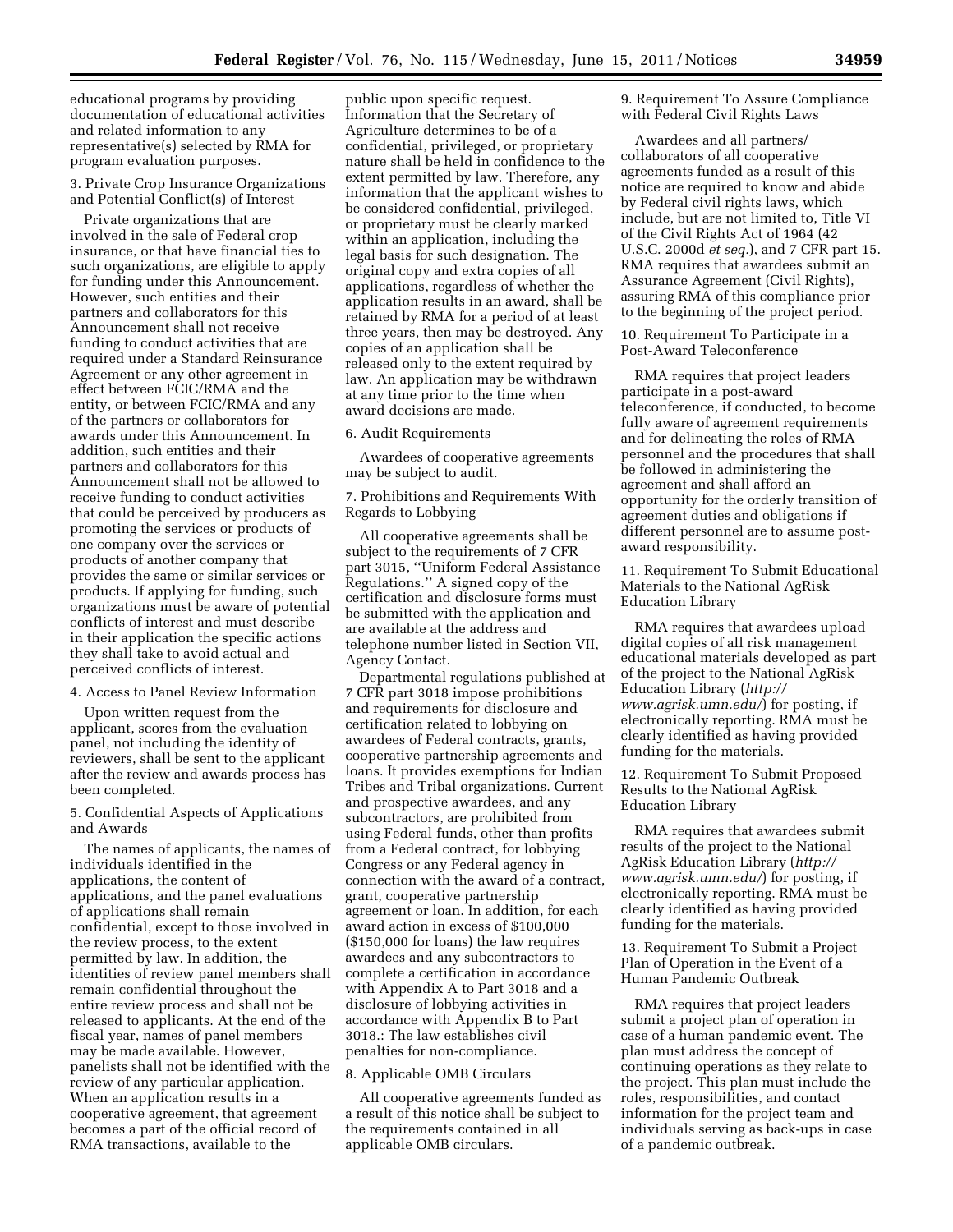#### C. Reporting Requirements

Awardees shall be required to submit quarterly progress reports using the Performance Progress Report (OMB SF– PPR) as the cover sheet and quarterly financial reports (OMB SF 425) throughout the project period, as well as a final program and financial report not later than 90 days after the end of the project period. The quarterly progress reports and final program reports MUST be submitted through the Results Verification System. The Web site address is for the Results Verification System is *[http://www.agrisk.umn.edu/](http://www.agrisk.umn.edu/RMA/Reporting) [RMA/Reporting.](http://www.agrisk.umn.edu/RMA/Reporting)* 

#### **VII. Agency Contact**

# **FOR FURTHER INFORMATION CONTACT:**

Applicants and other interested parties must contact:, USDA–RMA–RME, phone: 202–720–0779, e-mail: *[RMA.Risk-Ed@rma.usda.gov.](mailto:RMA.Risk-Ed@rma.usda.gov)* You may also obtain information regarding this announcement from the RMA Web site at: *[http://www.rma.usda.gov/aboutrma/](http://www.rma.usda.gov/aboutrma/agreements/)  [agreements/](http://www.rma.usda.gov/aboutrma/agreements/)*.

# **VIII. Additional Information**

# *A. Required Registration With the Central Contract Registry (CCR) for Submission of Proposals*

Under the Federal Funding Accountability and Transparency Act of 2006, the applicant must comply with the additional requirements set forth in Attachment A regarding the Dun and Bradstreet Universal Numbering System (DUNS) Requirements and the CCR Requirements found at 2 CFR part 25. For the purposes of this RFA, the term ''you'' in Attachment A shall mean ''applicant.'' The applicant shall comply with the additional requirements set forth in Attachment B regarding Subawards and Executive Compensation. For the purpose of this RFA, the term ''you'' in Attachment B shall mean ''applicant''. The Central Contract Registry CCR is a database that serves as the primary Government repository for contractor information required for the conduct of business with the Government. This database will also be used as a central location for maintaining organizational information for organizations seeking and receiving grants from the Government. Such organizations must register in the CCR prior to the submission of applications. A DUNS number is needed for CCR registration. For information about how to register in the CCR, visit ''Get Registered'' at the Web site, *<http://www.grants.gov>*. Allow a minimum of 5 business days to complete the CCR registration.

### *B. Related Programs*

Funding availability for this program may be announced at approximately the same time as funding availability for similar but separate programs—and CFDA No. 10.458 (Crop Insurance Education in Targeted States). These programs have some similarities, but also key differences. The differences stem from important features of each program's authorizing legislation and different RMA objectives. Prospective applicants should carefully examine and compare the notices for each program.

#### **Attachment A**

# **I. Central Contractor Registration and Universal Identifier Requirements**

# *A. Requirement for Central Contractor Registration (CCR)*

Unless you are exempted from this requirement under 2 CFR 25.110, you as the recipient must maintain the currency of your information in the CCR until you submit the final financial report required under this award or receive the final payment, whichever is later. This requires that you review and update the information at least annually after the initial registration, and more frequently if required by changes in your information or another award term.

# *B. Requirement for Data Universal Numbering System (DUNS)*

Numbers if you are authorized to make subawards under this award, you:

1. Must notify potential subrecipients that no entity (see definition in paragraph C of this award) may receive a subaward from you unless the entity has provided its DUNS number to you.

2. May not make a subaward to an entity unless the entity has provided its DUNS number to you.

# *C. Definitions for Purposes of This Award Term:*

1. Central Contractor Registration (CCR) means the Federal repository into which an entity must provide information required for the conduct of business as a recipient. Additional information about registration procedures may be found at the CCR Internet site (currently at *[http://](http://www.ccr.gov)  [www.ccr.gov](http://www.ccr.gov)*).

2. Data Universal Numbering System (DUNS) number means the nine-digit number established and assigned by Dun and Bradstreet, Inc. (D & B) to uniquely identify business entities. A DUNS number may be obtained from D & B by telephone (currently 1–866–705– 5711) or the Internet (currently at *[http://](http://fedgov.dnb.comlwebform)  [fedgov.dnb.comlwebform](http://fedgov.dnb.comlwebform)*).

3. Entity, as it is used in this award term, means all of the following, as defined at 2 CFR part 25, subpart C:

a. A Governmental organization, which is a State, local government, or Indian Tribe;

b. A foreign public entity;

c. A domestic or foreign nonprofit organization;

d. A domestic or foreign for-profit organization; and

e. A Federal agency, but only as a subrecipient under an award or subaward to a non-Federal entity.

4. Subaward:

a. This term means a legal instrument to provide support for the performance of any portion of the substantive project or program for which you received this award and that you as the recipient award to an eligible subrecipient.

b. The term does not include your procurement of property and services needed to carry out the project or program (for further explanation, see Sec. 10 of the attachment to OMB Circular A–I33, ''Audits of States, Local Governments, and Non-Profit Organizations'').

c. A subaward may be provided through any legal agreement, including an agreement that you consider a contract.

5. Subrecipient means an entity that: a. Receives a subaward from you

under this award; and b. Is accountable to you for the use of

the Federal funds provided by the subaward.

# **Attachment B**

## **I. Reporting Subawards and Executive Compensation.**

# *a. Reporting of first-tier subawards.*

1. Applicability. Unless you are exempt as provided in paragraph d. of this award term, you must report each action that obligates \$25,000 or more in Federal funds that does not include Recovery funds (as defined in section 1512(a)(2) of the American Recovery and Reinvestment Act of 2009 (Pub. L. 111–5) for a subaward to an entity (*see*  definitions in paragraph e. of this award term).

2. Where and when to report. i. You must report each obligating action described in paragraph a.I. of this award term to *[http://www.fsrs.gov.](http://www.fsrs.gov)* 

ii. For subaward information, report no later than the end of the month following the month in which the obligation was made. (For example, if the obligation was made on November 7, 2010, the obligation must be reported by no later than December 31, 2010.)

3. What to report. You must report the information about each obligating action